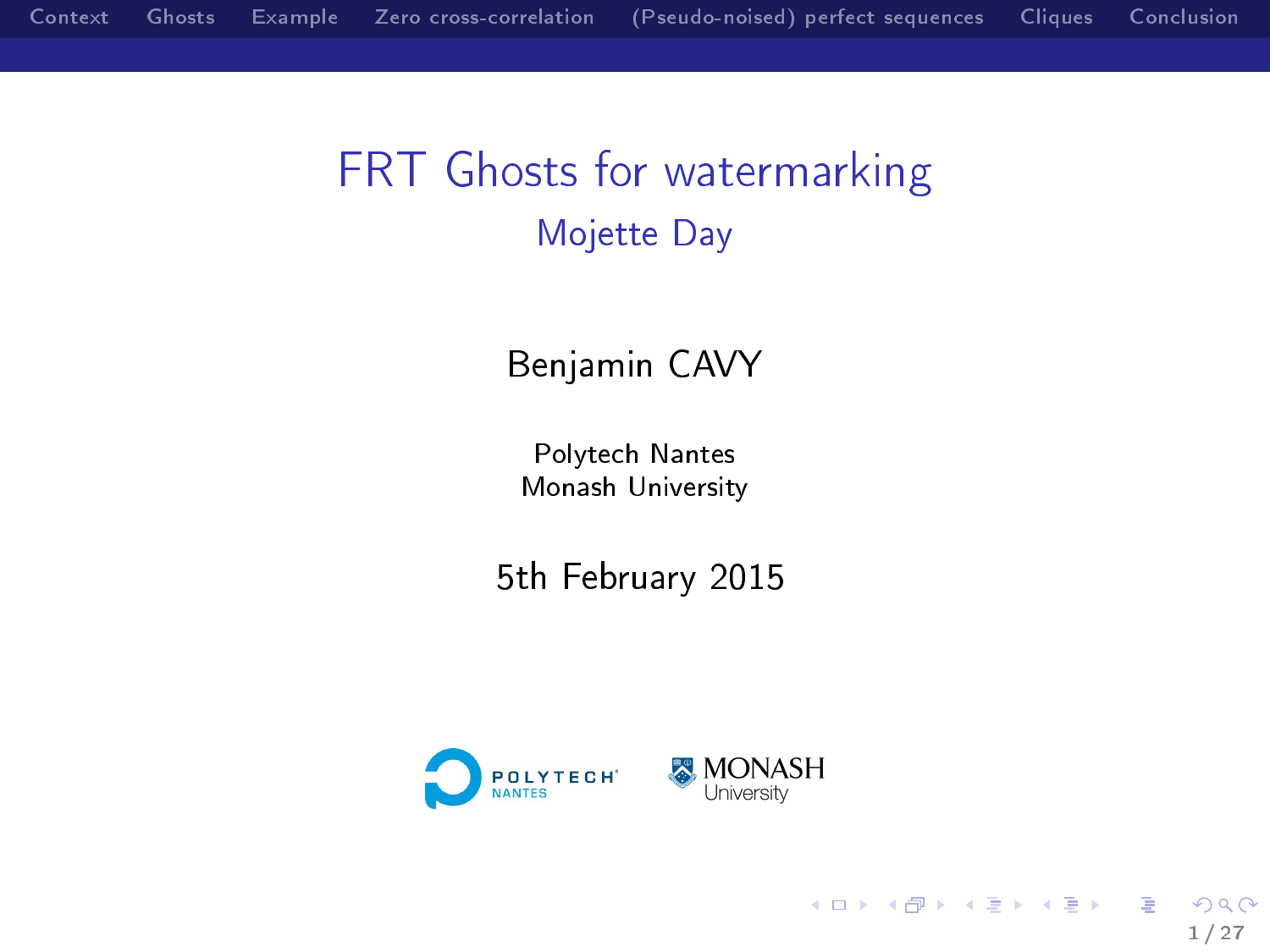# Acknowledgements and apologies

Acknowledgements :

- $\blacktriangleright$  Imants Svalbe;
- $\blacktriangleright$  Nicolas Normand.

Apologies :

- $\triangleright$  Poor English level on those slides;
- $\blacktriangleright$  maybe some over-simplifications ...;
- $\blacktriangleright$  and some inaccuracies.

That being said ...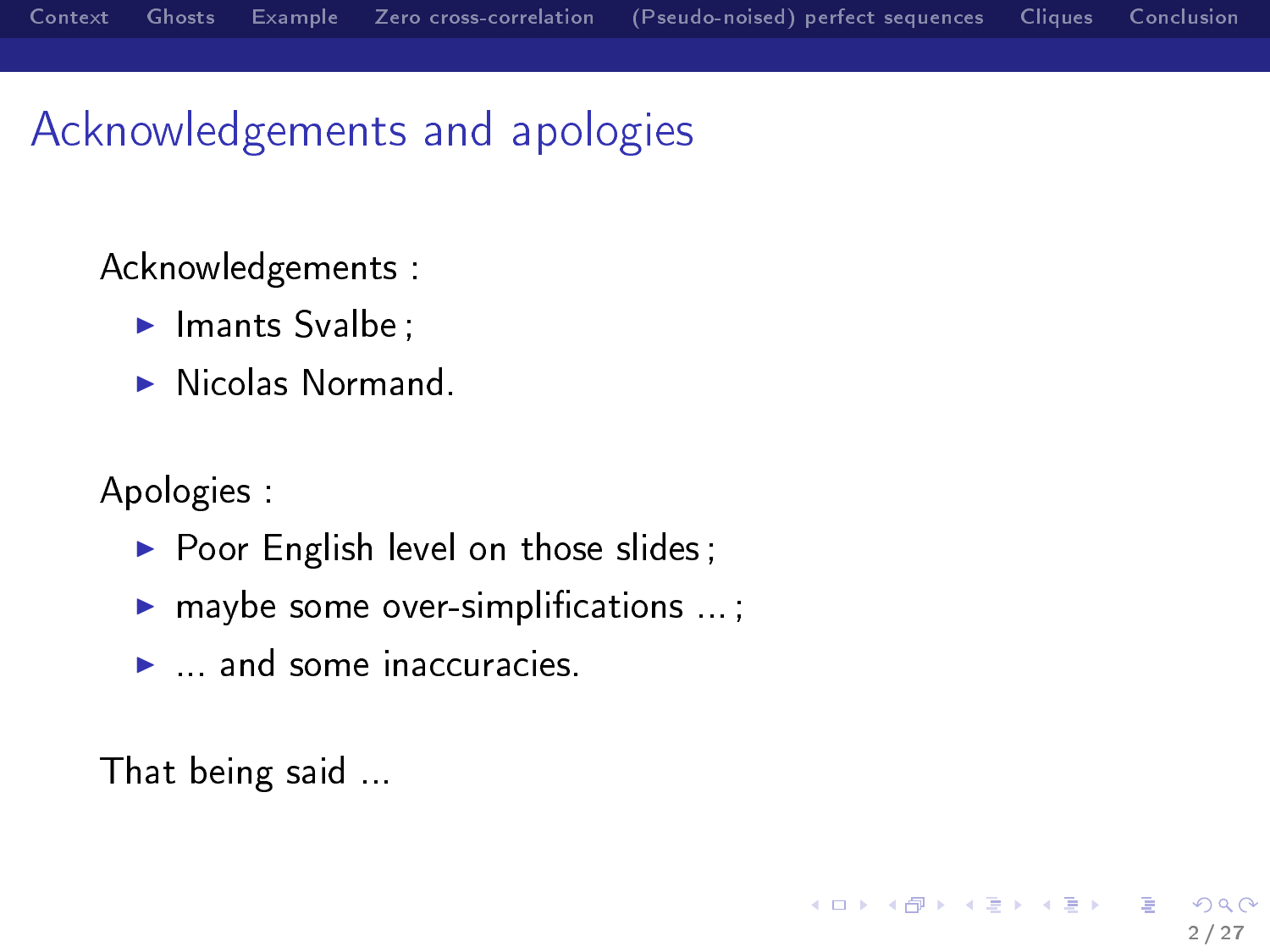#### **[Context](#page-3-0)**

#### [Ghosts](#page-5-0)

#### [Example](#page-10-0)

[Zero cross-correlation](#page-13-0)

[\(Pseudo-noised\) perfect sequences](#page-17-0)

**[Cliques](#page-21-0)** 

[Conclusion](#page-24-0)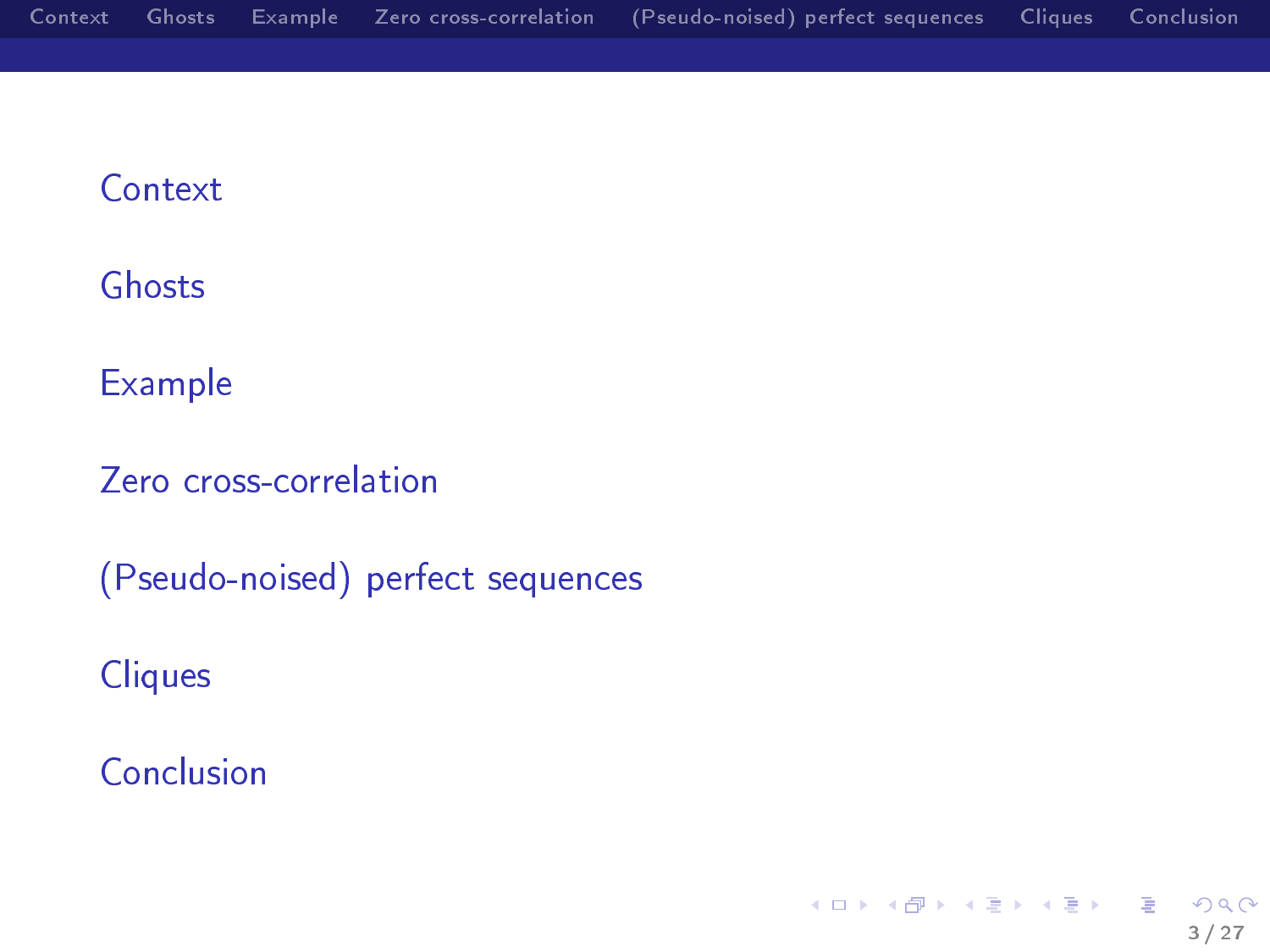#### <span id="page-3-0"></span>**[Context](#page-3-0)**

[Ghosts](#page-5-0)

**[Example](#page-10-0)** 

[Zero cross-correlation](#page-13-0)

[\(Pseudo-noised\) perfect sequences](#page-17-0)

**[Cliques](#page-21-0)** 

[Conclusion](#page-24-0)

イロメ イ部メ イミメ イモメ E  $299$ 4 / 27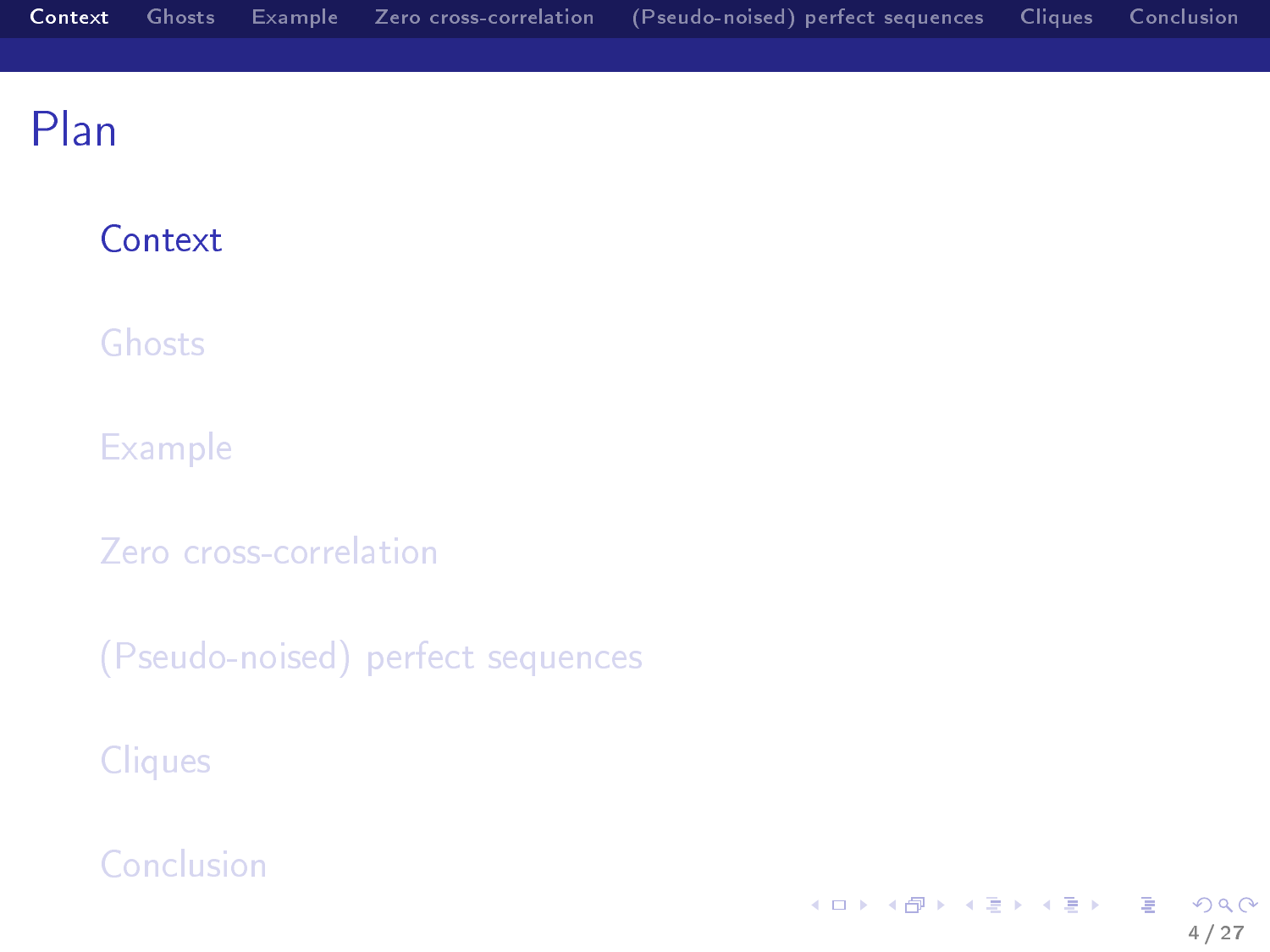# Correlation based watermarking

Objectives :

- $\blacktriangleright$  Hide a mark in an image...
- $\blacktriangleright$  with minimal image modification...;
- $\blacktriangleright$  ...that can be detected easily using correlation.

Here :

- $\triangleright$  Mark : binary ghost / pseudo-noised perfect arrays ;
- $\triangleright$  Watermarking : simple addition between motif and mark;
- $\triangleright$  Detection : correlation peak between watermarked image and motif.

What is a good mark ? 2 properties :

- $\triangleright$  Good auto-correlation properties, for detection;
- $\triangleright$  Weak cross-correlation with other marks to avoid false positive.  $\left\{ \begin{array}{ccc} 1 & 0 & 0 \\ 0 & 1 & 0 \end{array} \right.$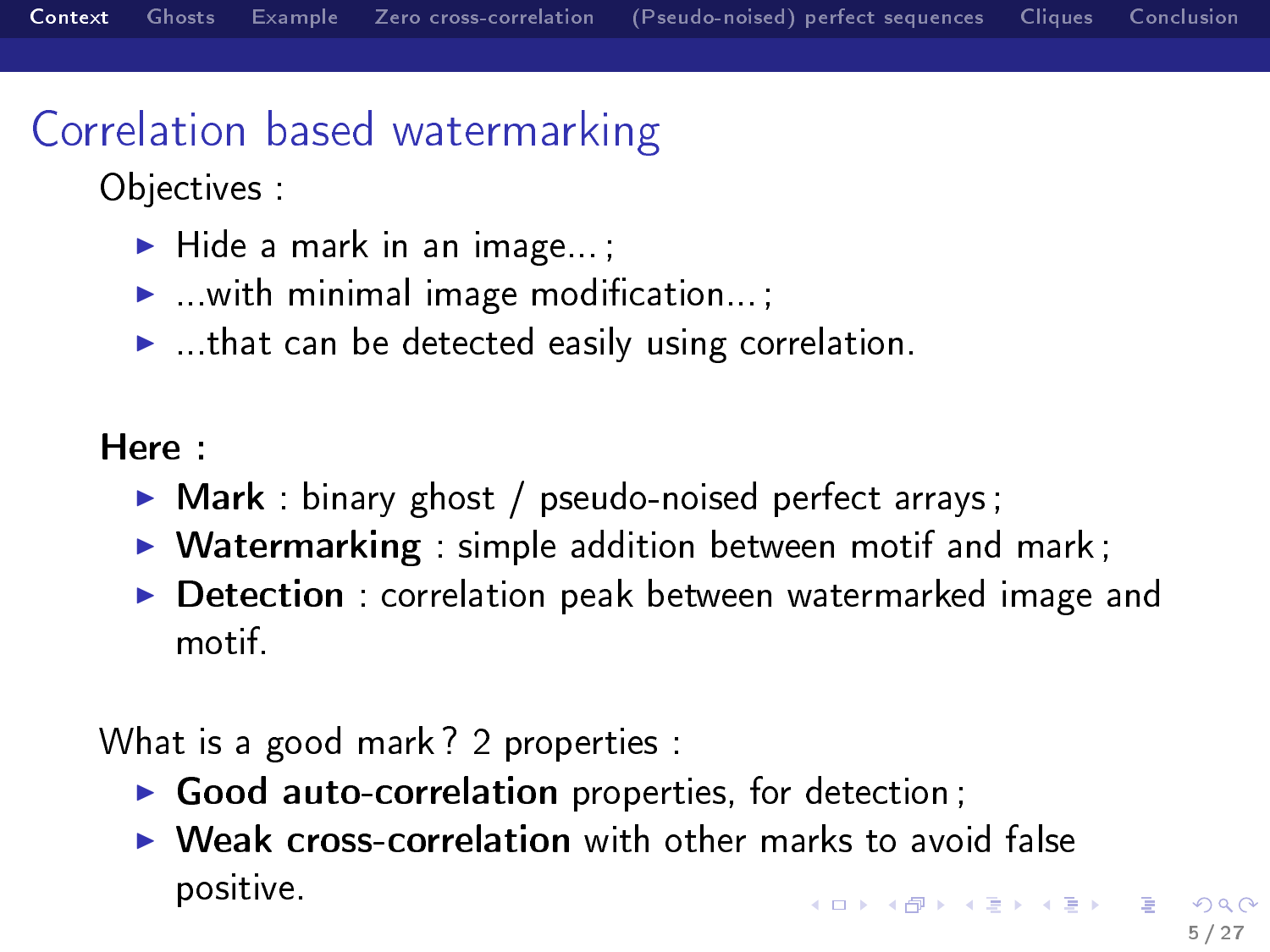#### <span id="page-5-0"></span>**[Context](#page-3-0)**

#### [Ghosts](#page-5-0)

**[Example](#page-10-0)** 

[Zero cross-correlation](#page-13-0)

[\(Pseudo-noised\) perfect sequences](#page-17-0)

**[Cliques](#page-21-0)** 

[Conclusion](#page-24-0)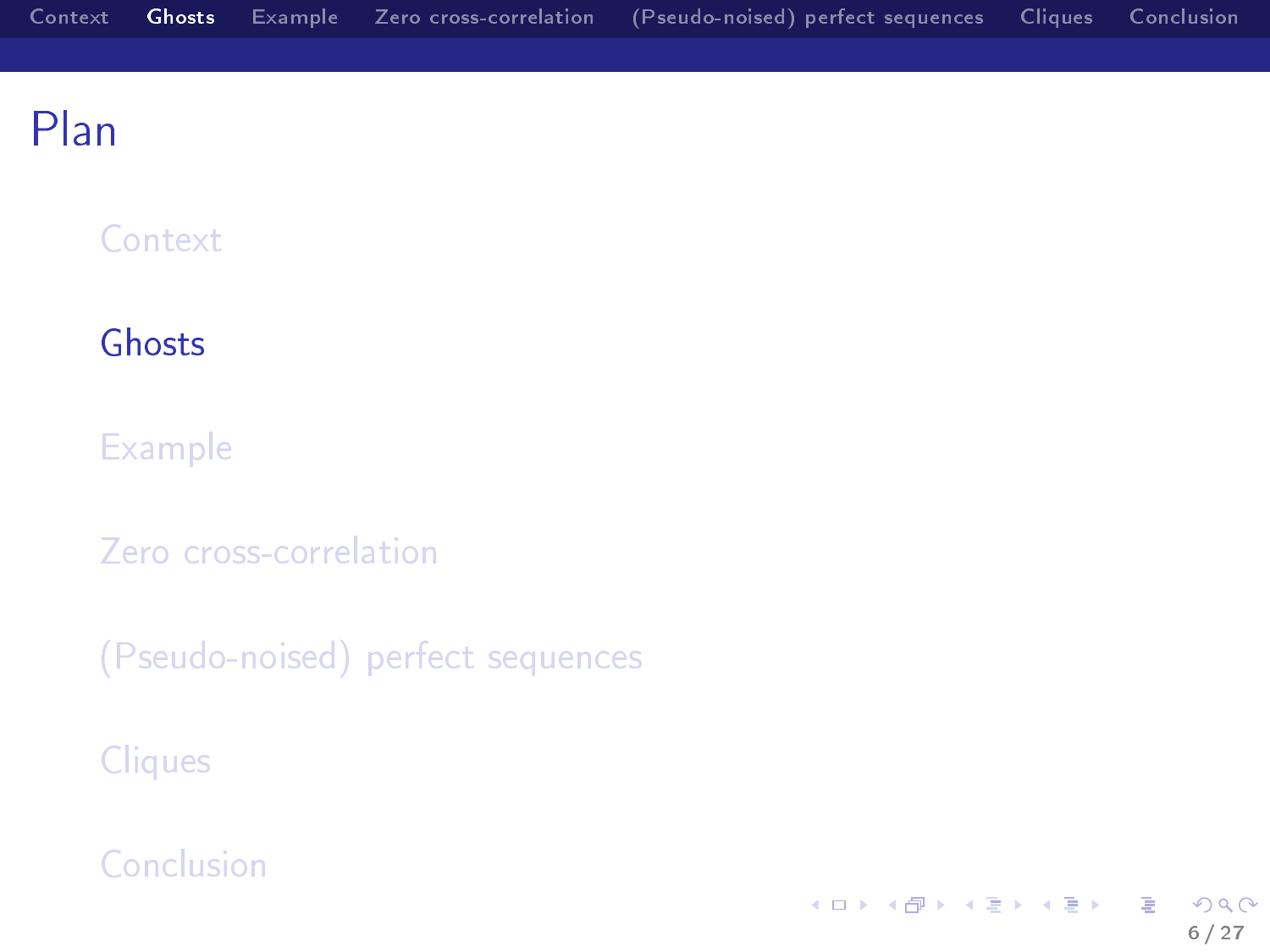## <span id="page-6-0"></span>Ghosts

A ghost is a geometrical array that is 'invisible' along some angles



Figure: Ghost example white $= 1$  $black=-1$  $grey = 0$ 

Ghosts [p](#page-5-0)resented here are of s[i](#page-5-0)ze  $p \times p$  $p \times p$  $p \times p$  with p [pr](#page-7-0)ime

7 / 27

G.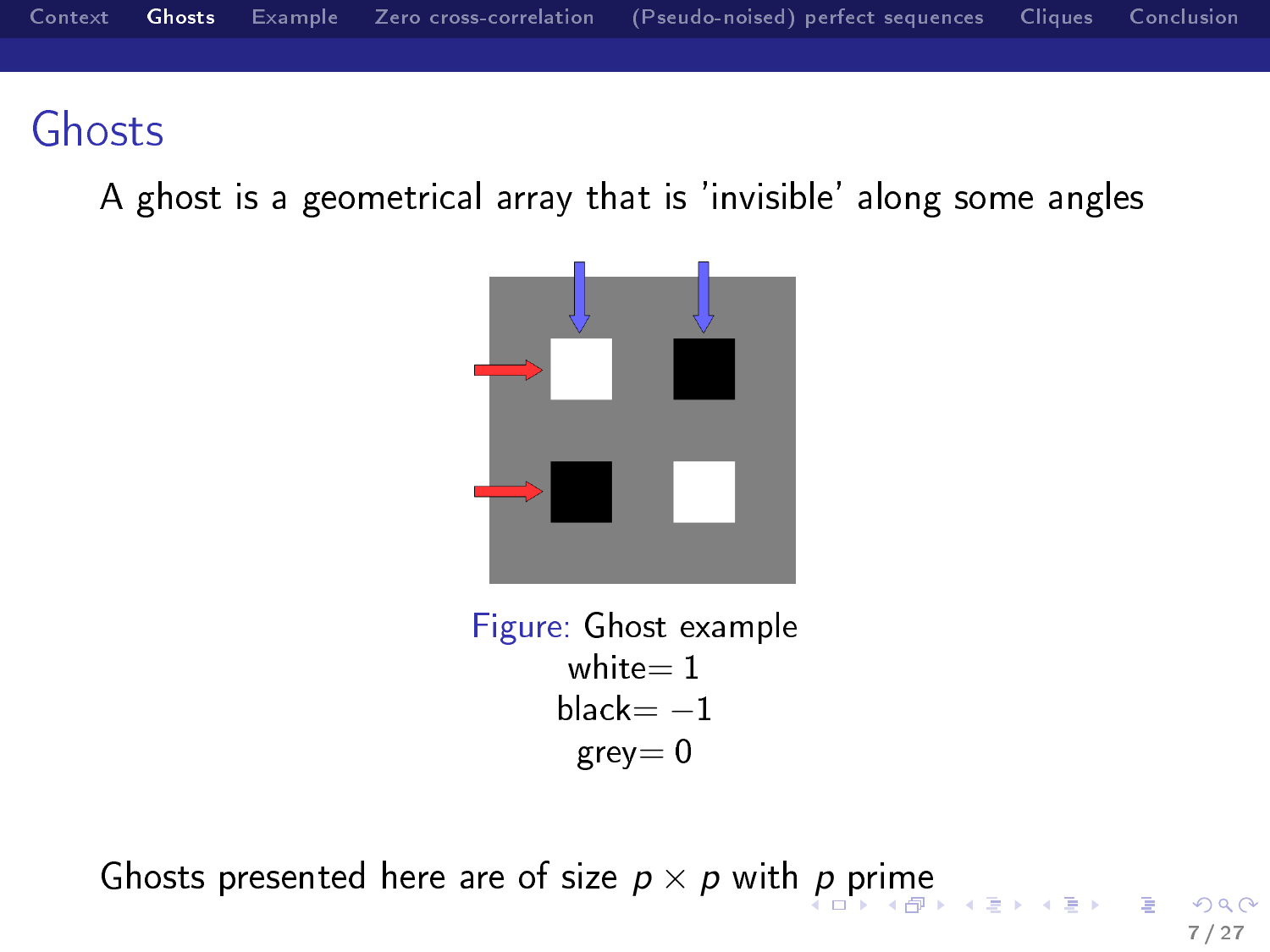### <span id="page-7-0"></span>Ghosts correlation

Main interests of ghosts (here) :

- $\blacktriangleright$  Made with weak values [-1, 0, 1]  $\rightarrow$  small image change;
- $\blacktriangleright$  good auto-correlation.



#### Figure: 373\*373 ghost auto-correlation

G.

지갑 데 저렴 이 지경 이 지경 이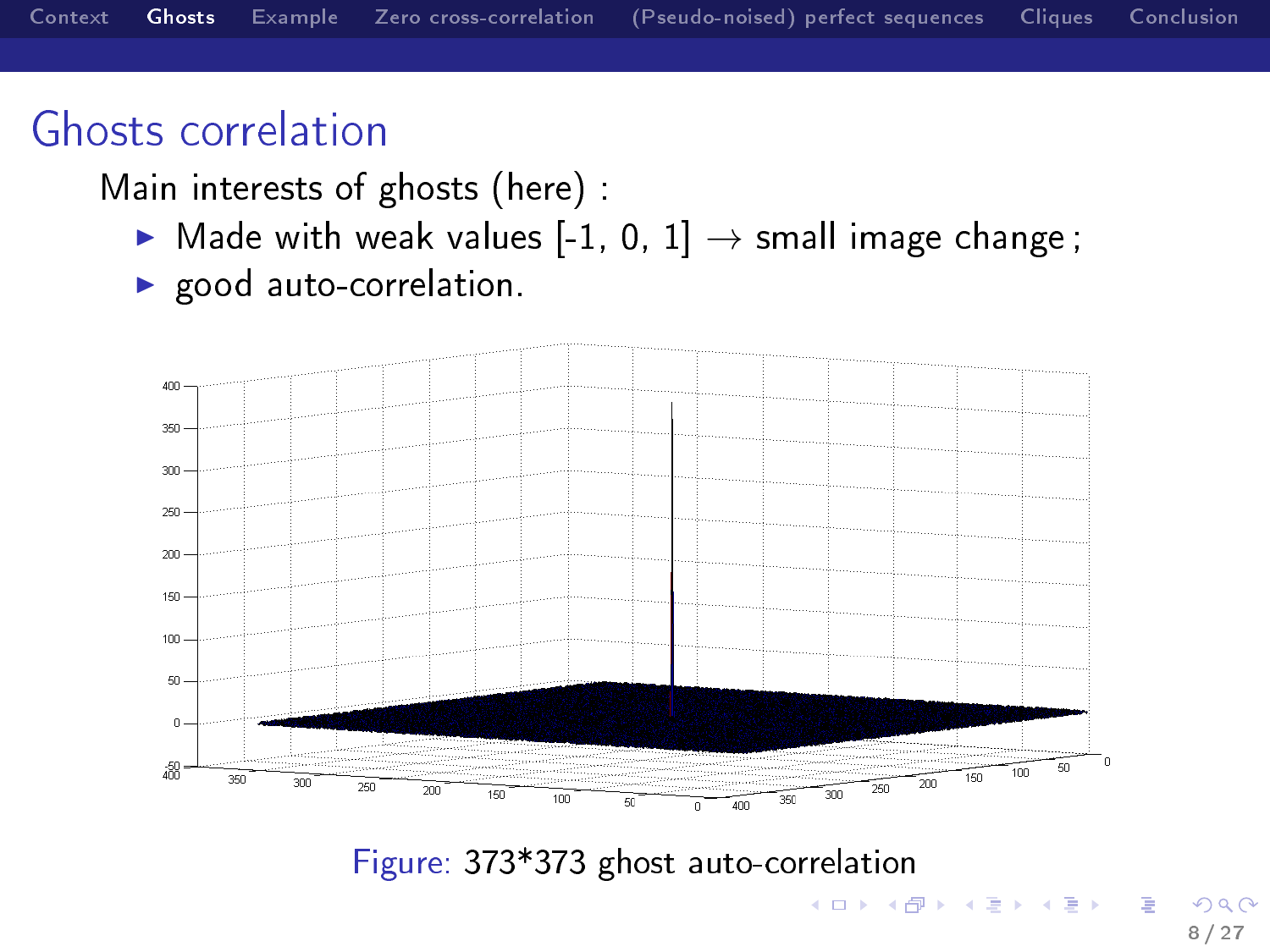# Minimal and compounds ghosts

**Minimal ghost**: ghost that is invisible along *n* angles with  $n \times 2$ points

Compound ghost : duplication of a minimal ghost in order to obtain a new motif

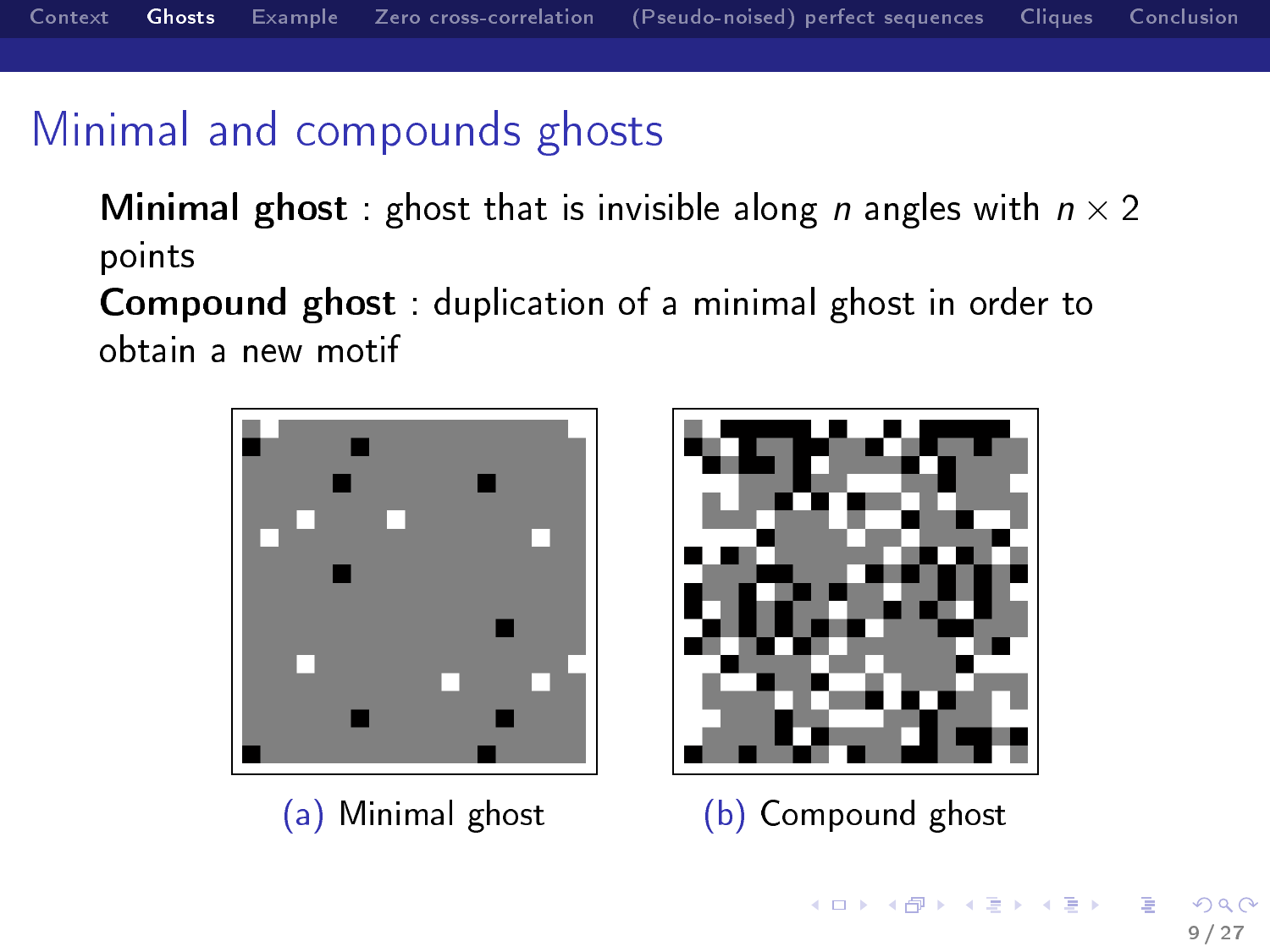## Why do we use compound ghosts ?



Worse theoretical auto-correlation but better detection one embedded in an image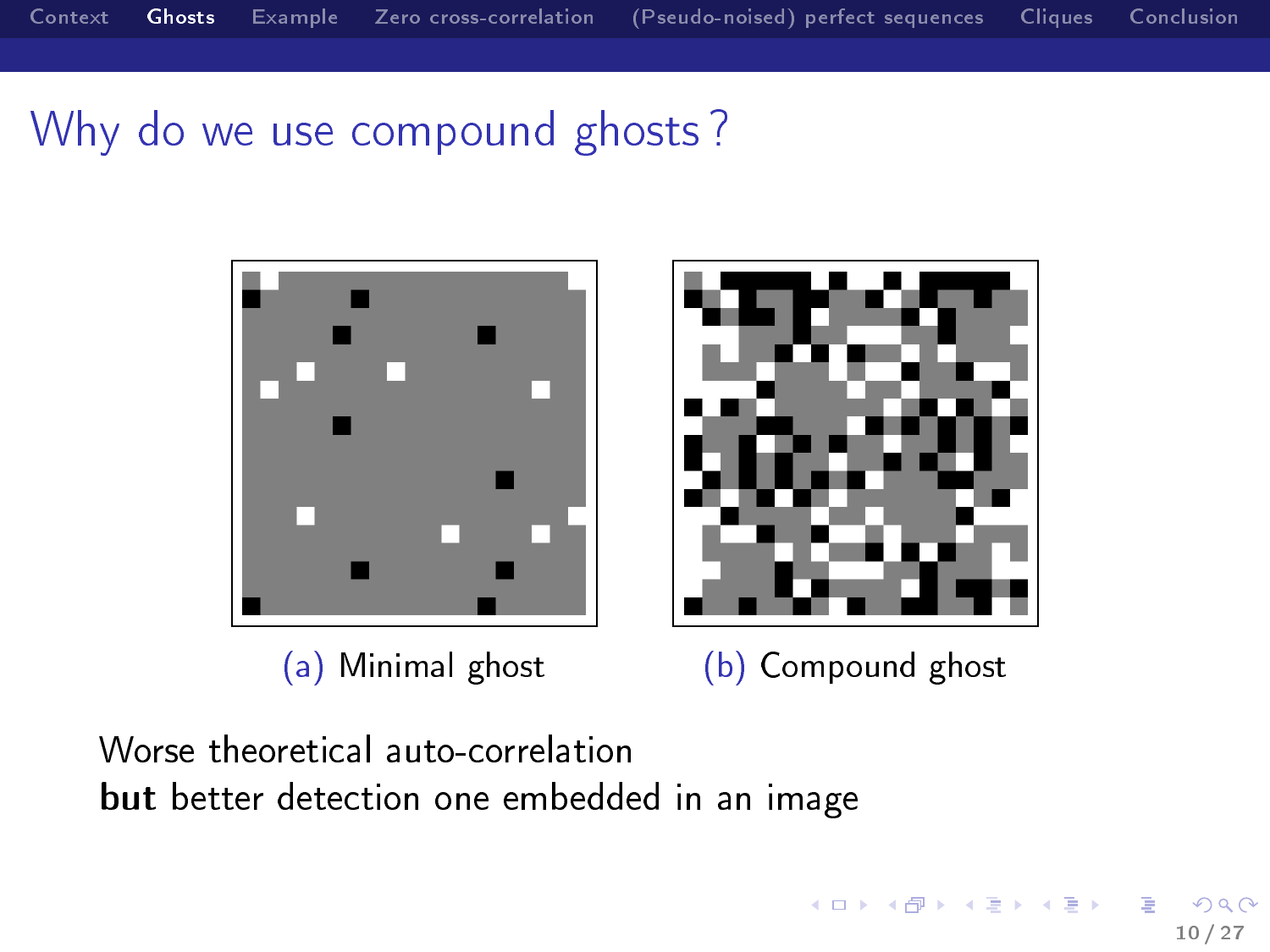<span id="page-10-0"></span>**[Context](#page-3-0)** 

[Ghosts](#page-5-0)

#### [Example](#page-10-0)

[Zero cross-correlation](#page-13-0)

[\(Pseudo-noised\) perfect sequences](#page-17-0)

**[Cliques](#page-21-0)** 

[Conclusion](#page-24-0)

イロメ イ部メ イミメ イモメ E  $299$ 11 / 27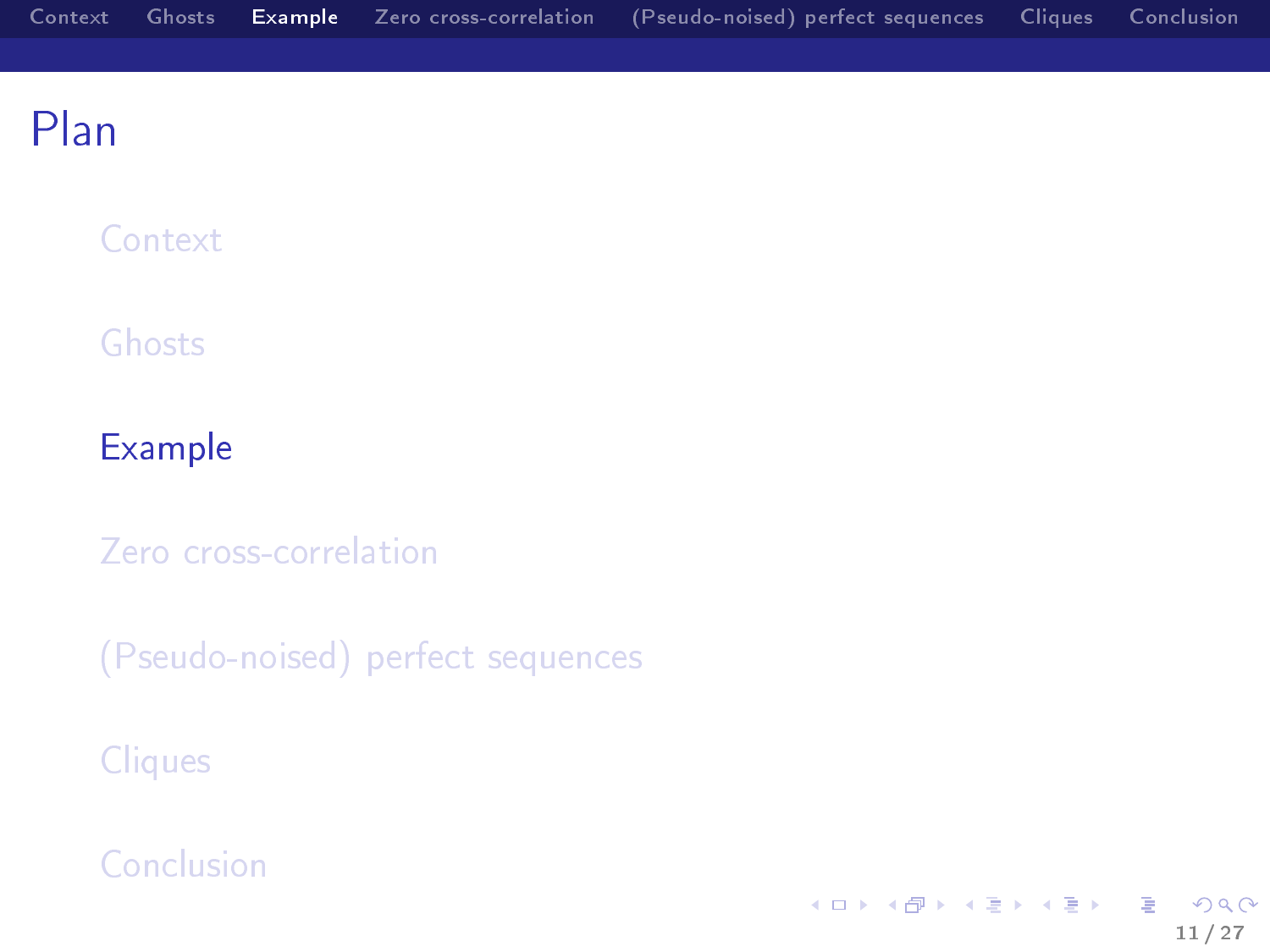### Insertion



#### (a) Marking by simple addition



(b) Watermarked  $\frac{1}{2}$  image  $\frac{1}{2}$   $\frac{1}{2}$   $\frac{1}{2}$   $\frac{1}{2}$   $\frac{1}{2}$   $\frac{1}{2}$   $\frac{1}{2}$   $\frac{1}{2}$   $\frac{1}{2}$   $\frac{1}{2}$   $\frac{1}{2}$   $\frac{1}{2}$   $\frac{1}{2}$   $\frac{1}{2}$   $\frac{1}{2}$   $\frac{1}{2}$   $\frac{1}{2}$   $\frac{1}{2}$   $\frac{1}{2}$   $\frac{1}{2}$   $\frac{1$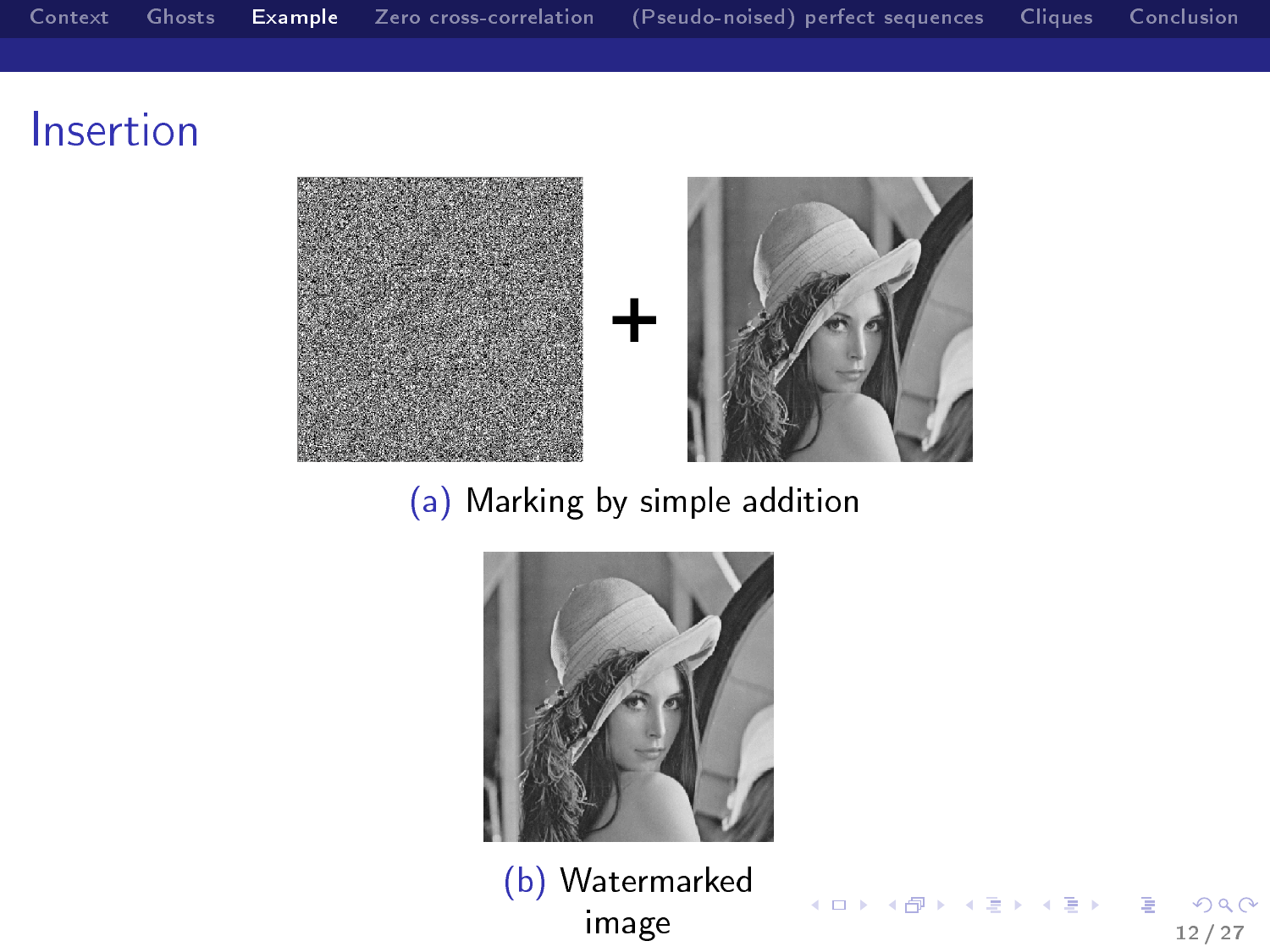# **Extraction**

By looking for a peak in correlation between watermarked image and mark



Decision could use a threshold (peak to second peak ratio, merit factor, )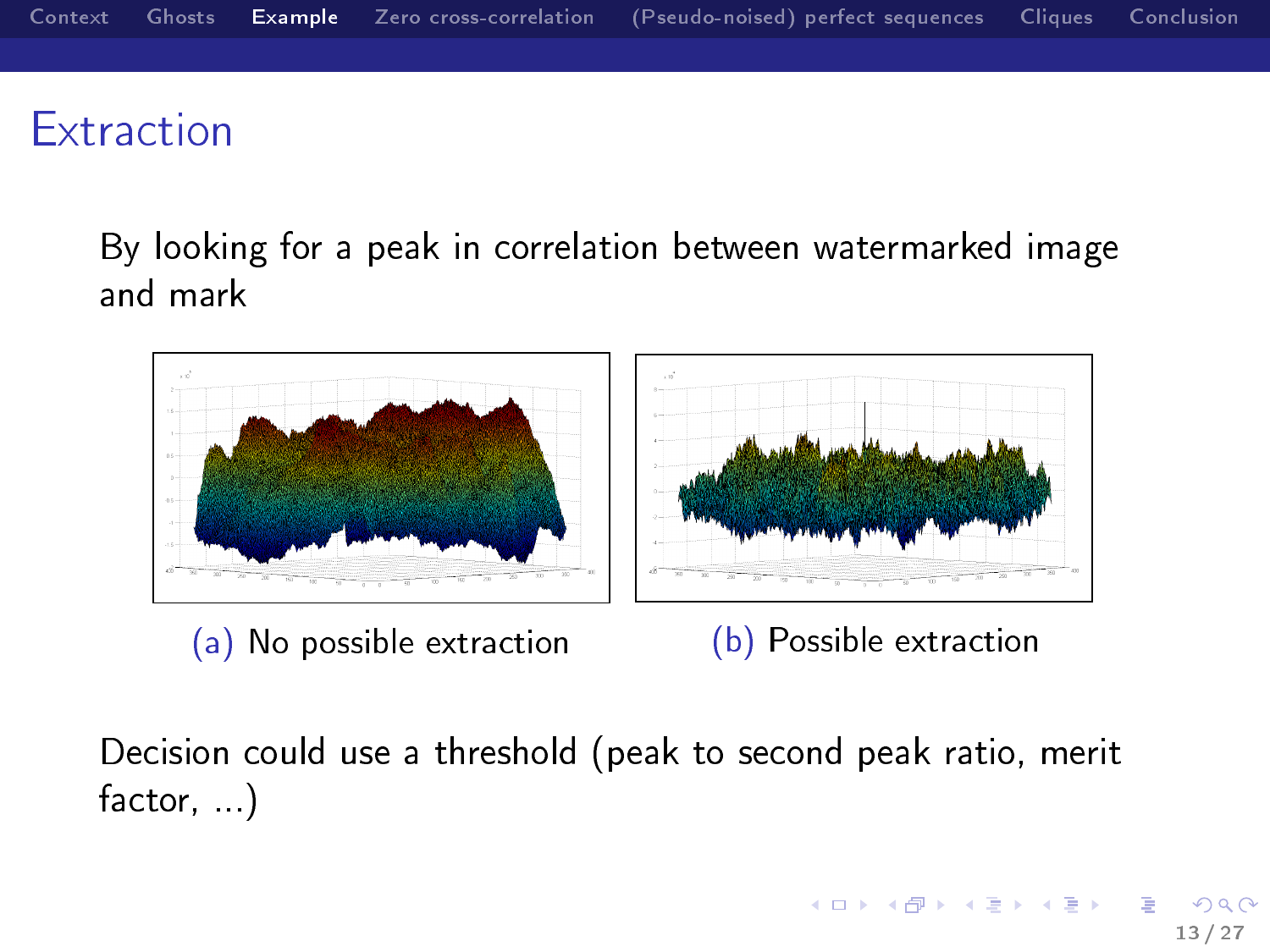<span id="page-13-0"></span>**[Context](#page-3-0)** 

[Ghosts](#page-5-0)

**[Example](#page-10-0)** 

[Zero cross-correlation](#page-13-0)

[\(Pseudo-noised\) perfect sequences](#page-17-0)

**[Cliques](#page-21-0)** 

[Conclusion](#page-24-0)

イロメ イ部メ イミメ イモメ E  $299$ 14 / 27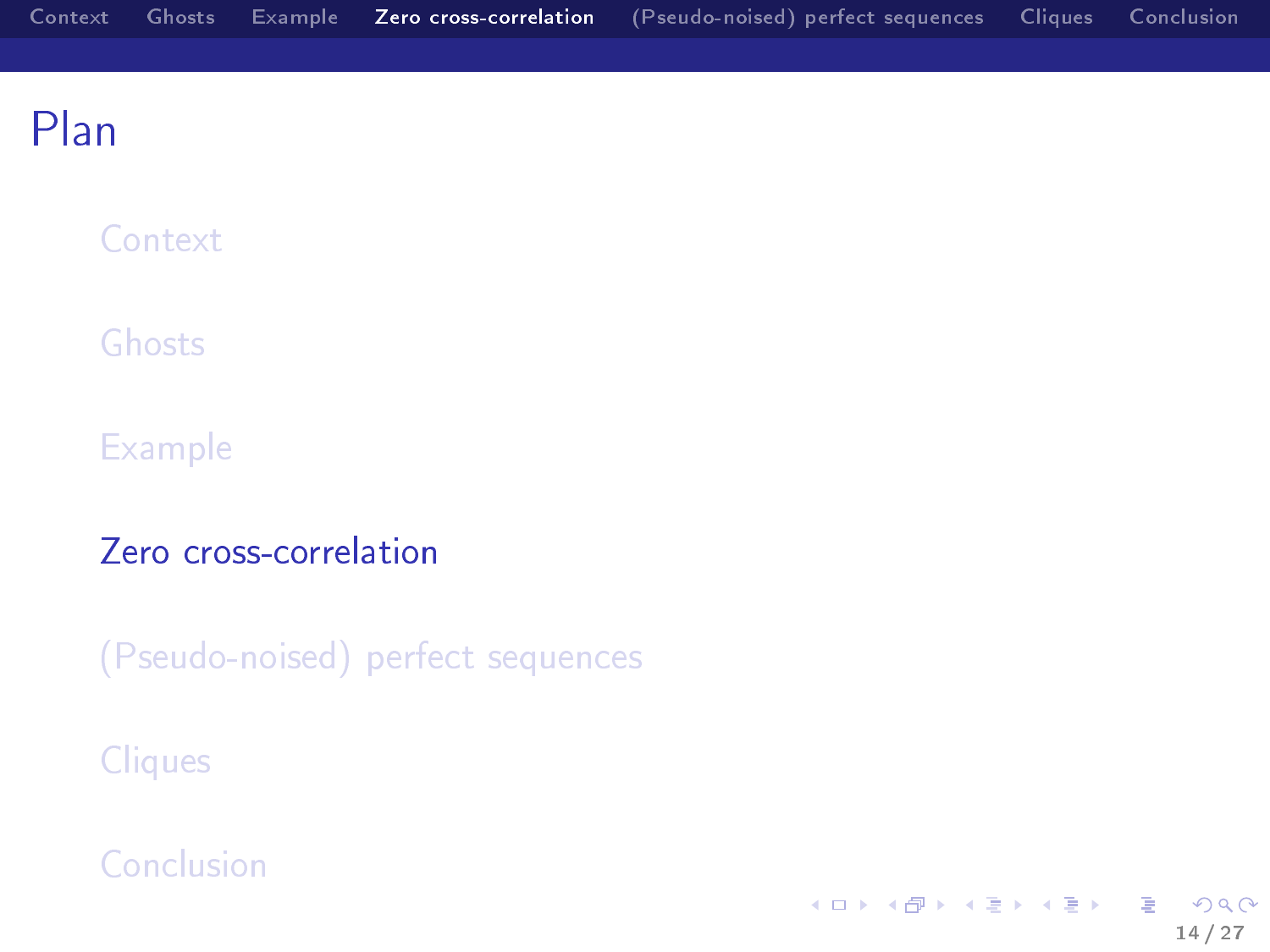# <span id="page-14-0"></span>Zero cross-correlation

It's possible to generate odd and even symmetry ghosts with zero cross-correlation (i.e. 0 everywhere)



Figure: Two ghosts that have zero-cross correlation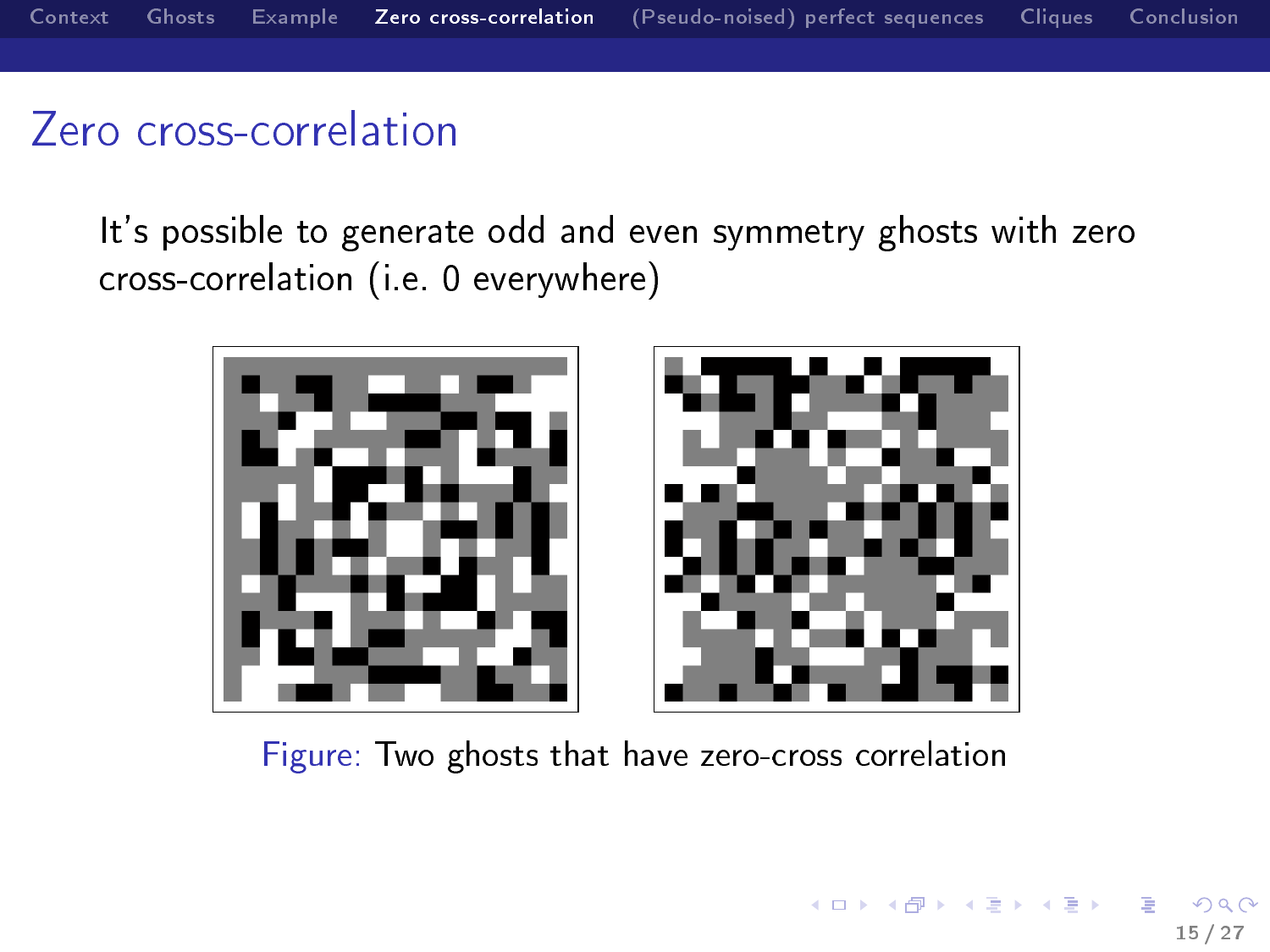# <span id="page-15-0"></span>Merging without overlapping









Figure: Merged ghosts : no ove[rla](#page-14-0)p[pi](#page-16-0)[n](#page-14-0)[g !](#page-15-0) (□ ) ( ) + ( )

 $QQ$ 16 / 27

 $\mathbb{D} \rightarrow$ 

э

不重 下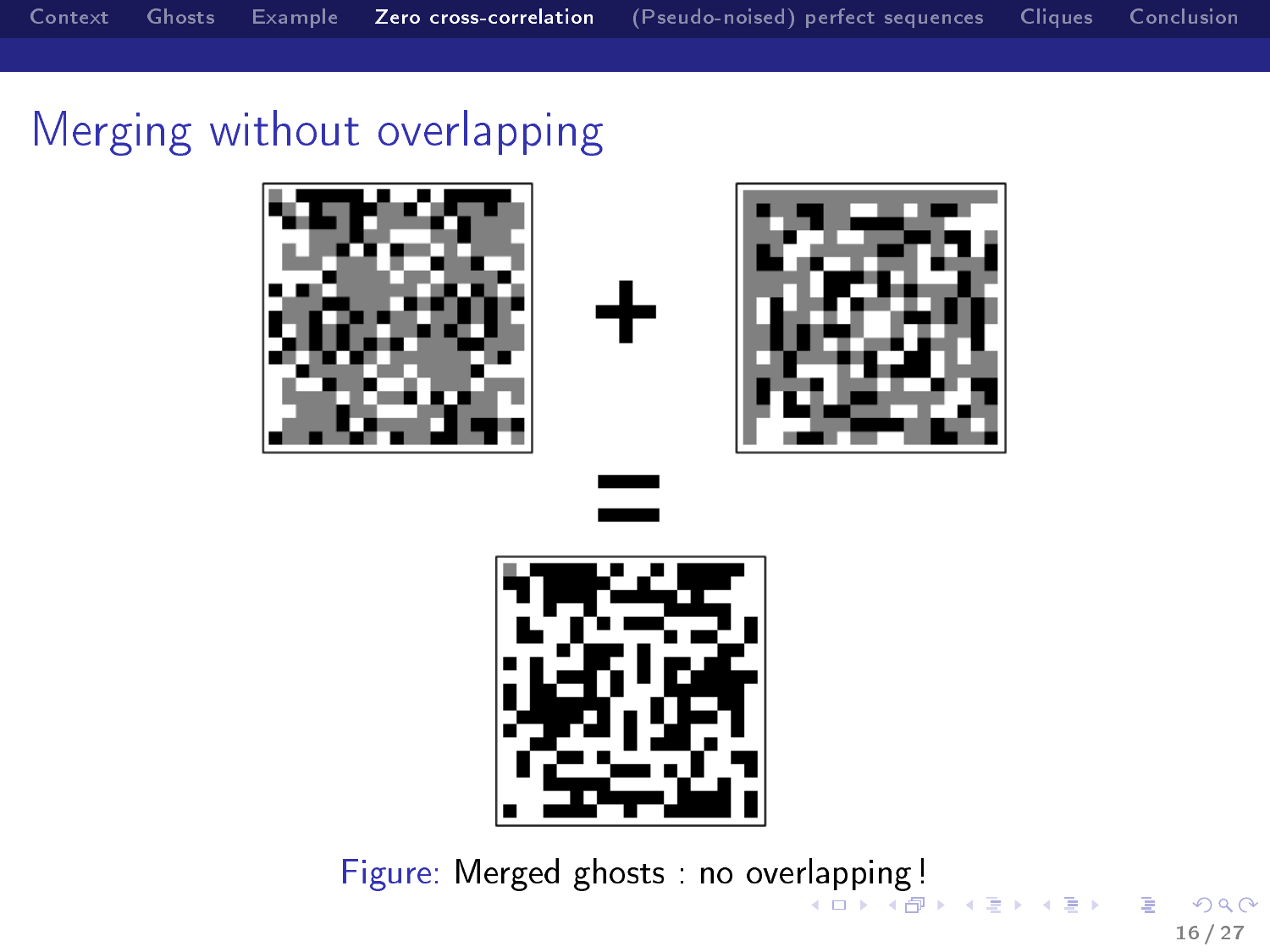<span id="page-16-0"></span>Practical application : double watermark

Consequence of two previous points : possible to add two mark in a single image

17 / 27

イロメ イ部メ イミメ イミメー

 $\rightarrow$  every mark can be detected as if it was alone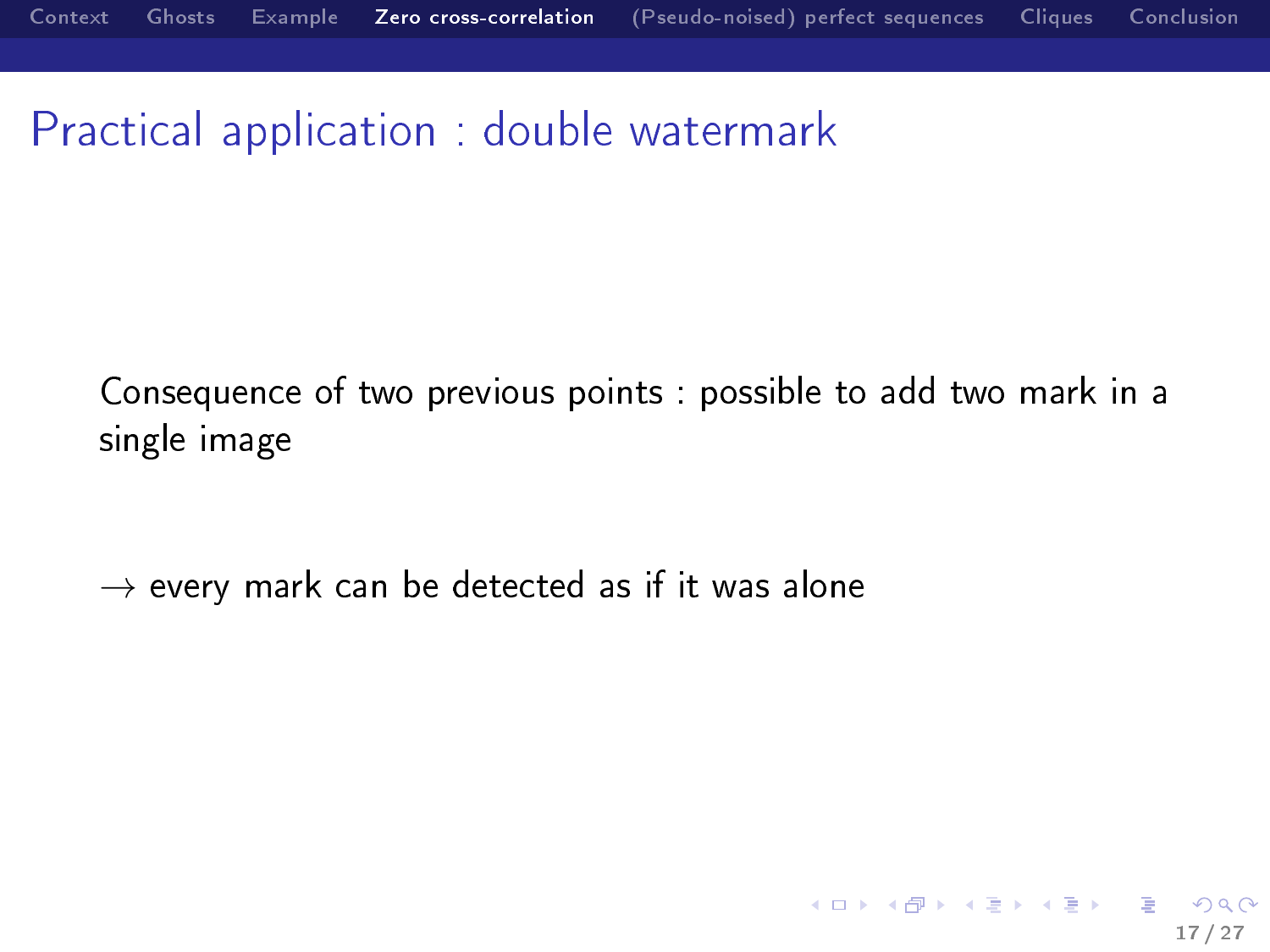<span id="page-17-0"></span>**[Context](#page-3-0)** 

[Ghosts](#page-5-0)

**[Example](#page-10-0)** 

[Zero cross-correlation](#page-13-0)

[\(Pseudo-noised\) perfect sequences](#page-17-0)

**[Cliques](#page-21-0)** 

[Conclusion](#page-24-0)

イロメ イ部メ イミメ イモメ E  $2990$ 18 / 27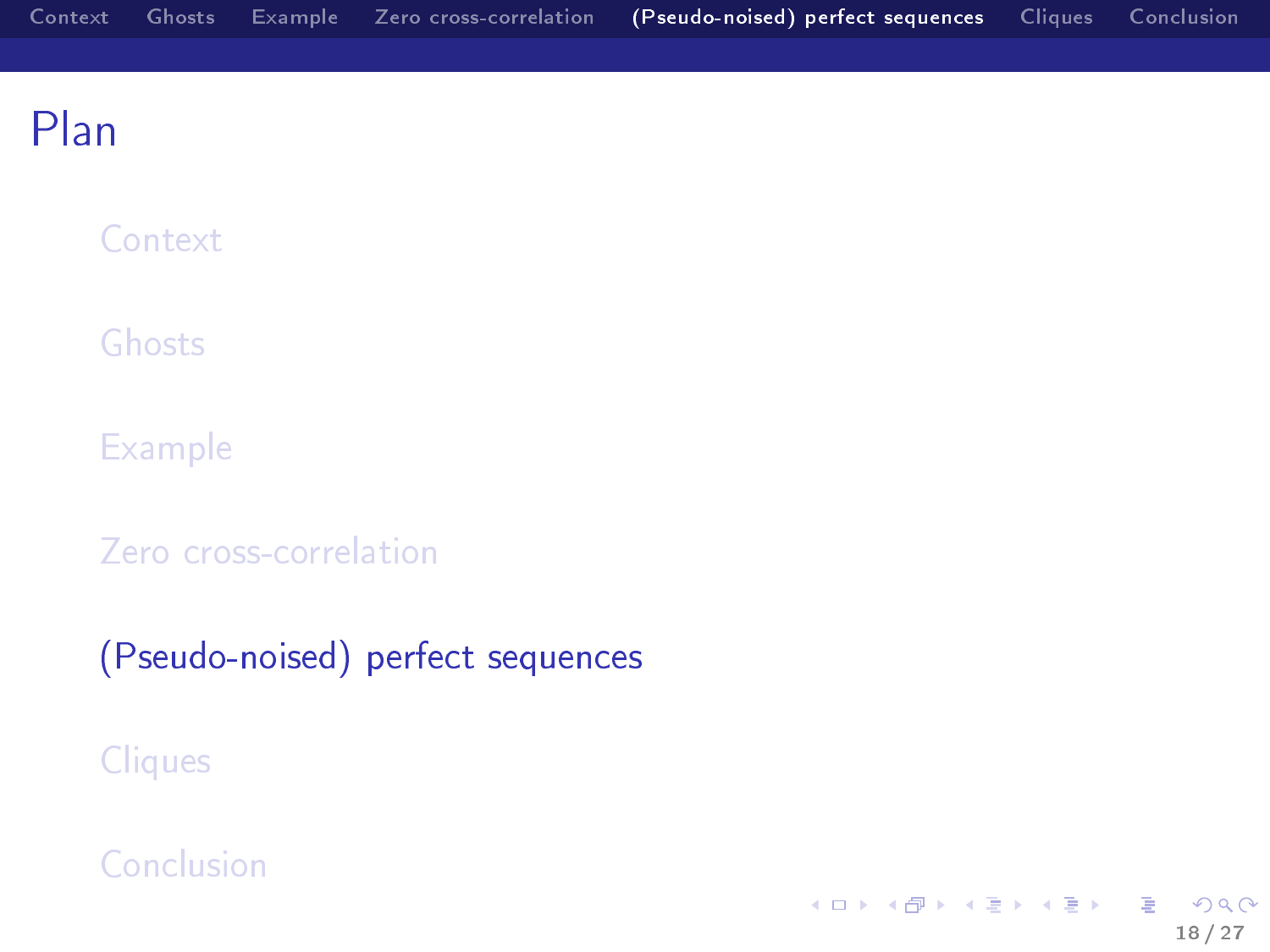By shifting previous array in a particular way, it's possible to obtain pseudo-noised perfect arrays



Figure:  $19 \times 19$  pseudo noised perfect array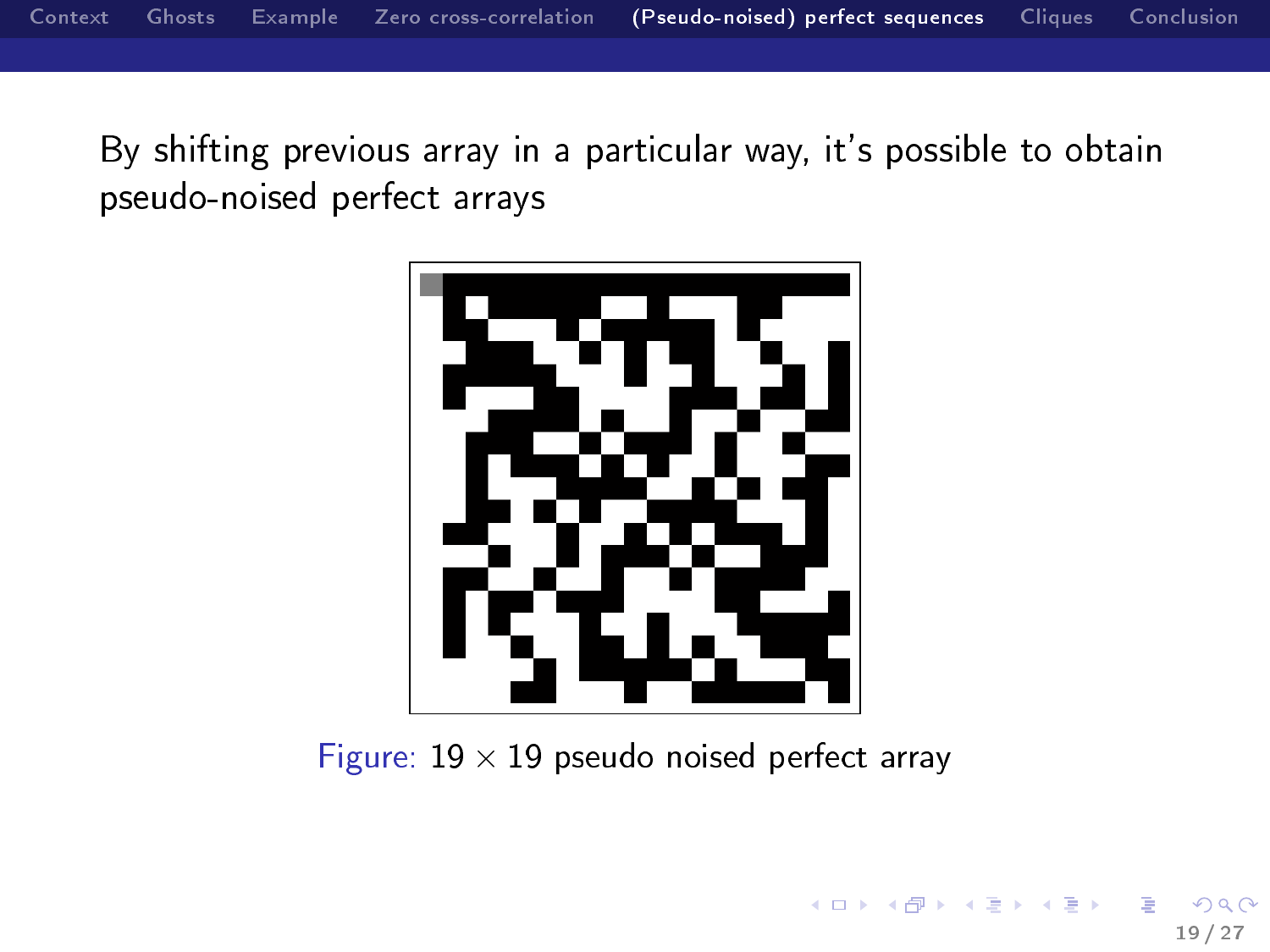# Pseudo-noised perfect arrays

Pseudo-noised perfect sequences have superior auto-correlation properties





(a) 'Classic' compound ghost (b) Pseudo-noised perfect







 $\leftarrow$   $\Box$ 

同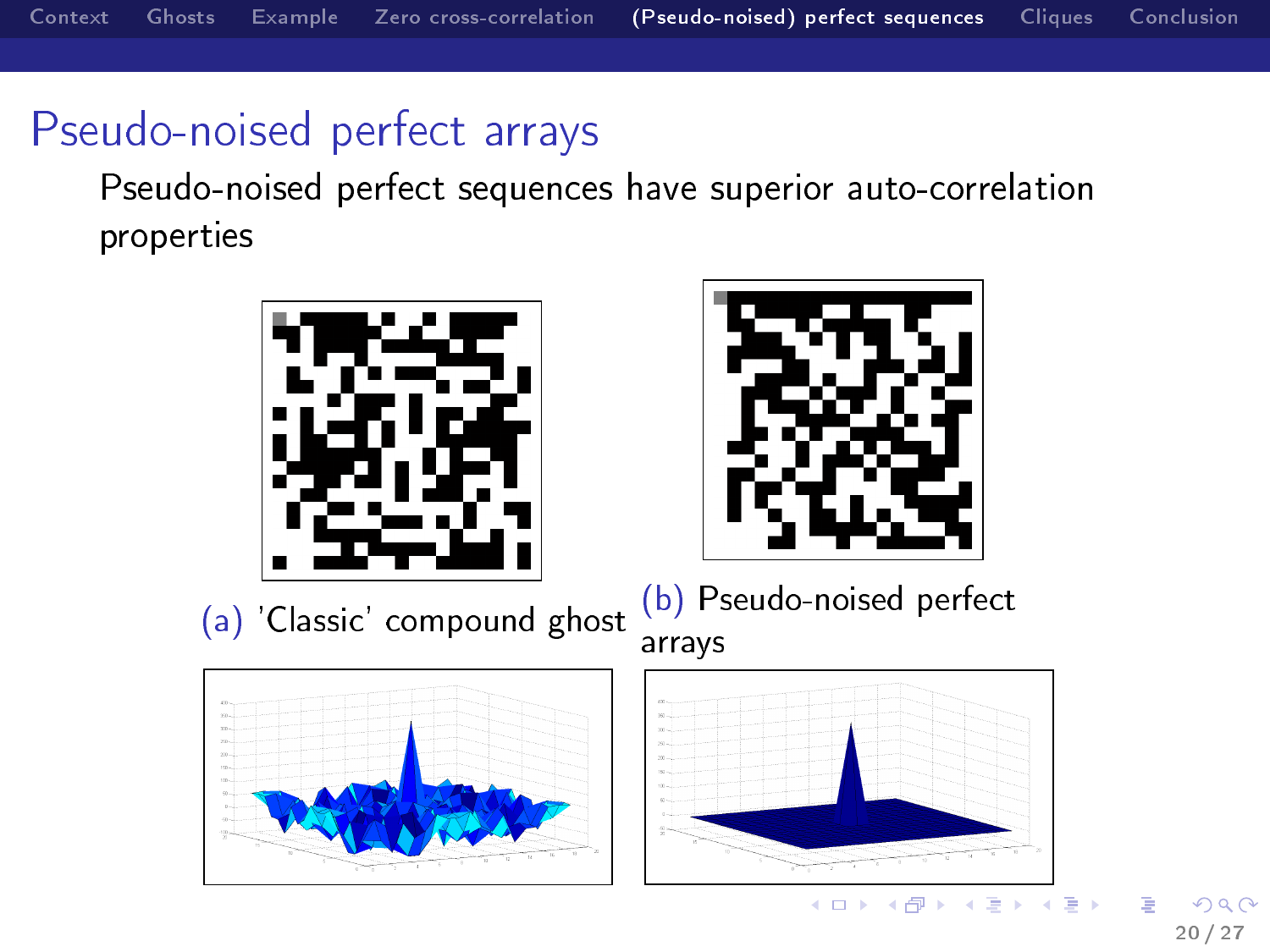### Pseudo-noised perfect array vs ghosts

- $\blacktriangleright$  Auto-correlation is better than for ghosts;
- $\blacktriangleright$  a simple generation method exists;

$$
\blacktriangleright \text{ many } (C^{p+1}_{(p+1)/2}) \text{ possibilities for } p * p \text{ sequences.}
$$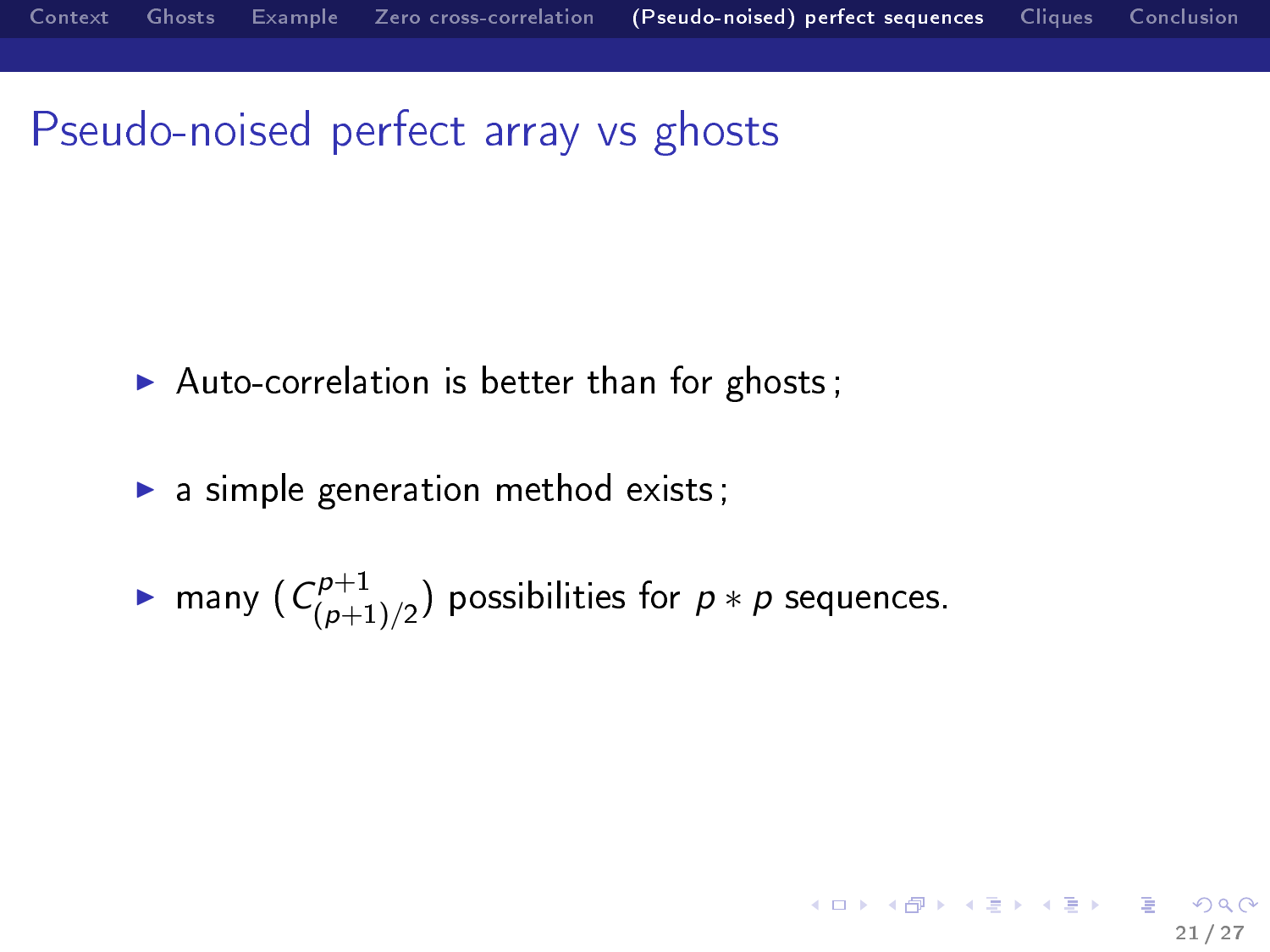<span id="page-21-0"></span>**[Context](#page-3-0)** 

[Ghosts](#page-5-0)

**[Example](#page-10-0)** 

[Zero cross-correlation](#page-13-0)

[\(Pseudo-noised\) perfect sequences](#page-17-0)

#### **[Cliques](#page-21-0)**

[Conclusion](#page-24-0)

イロメ イ部メ イミメ イモメ E  $299$ 22 / 27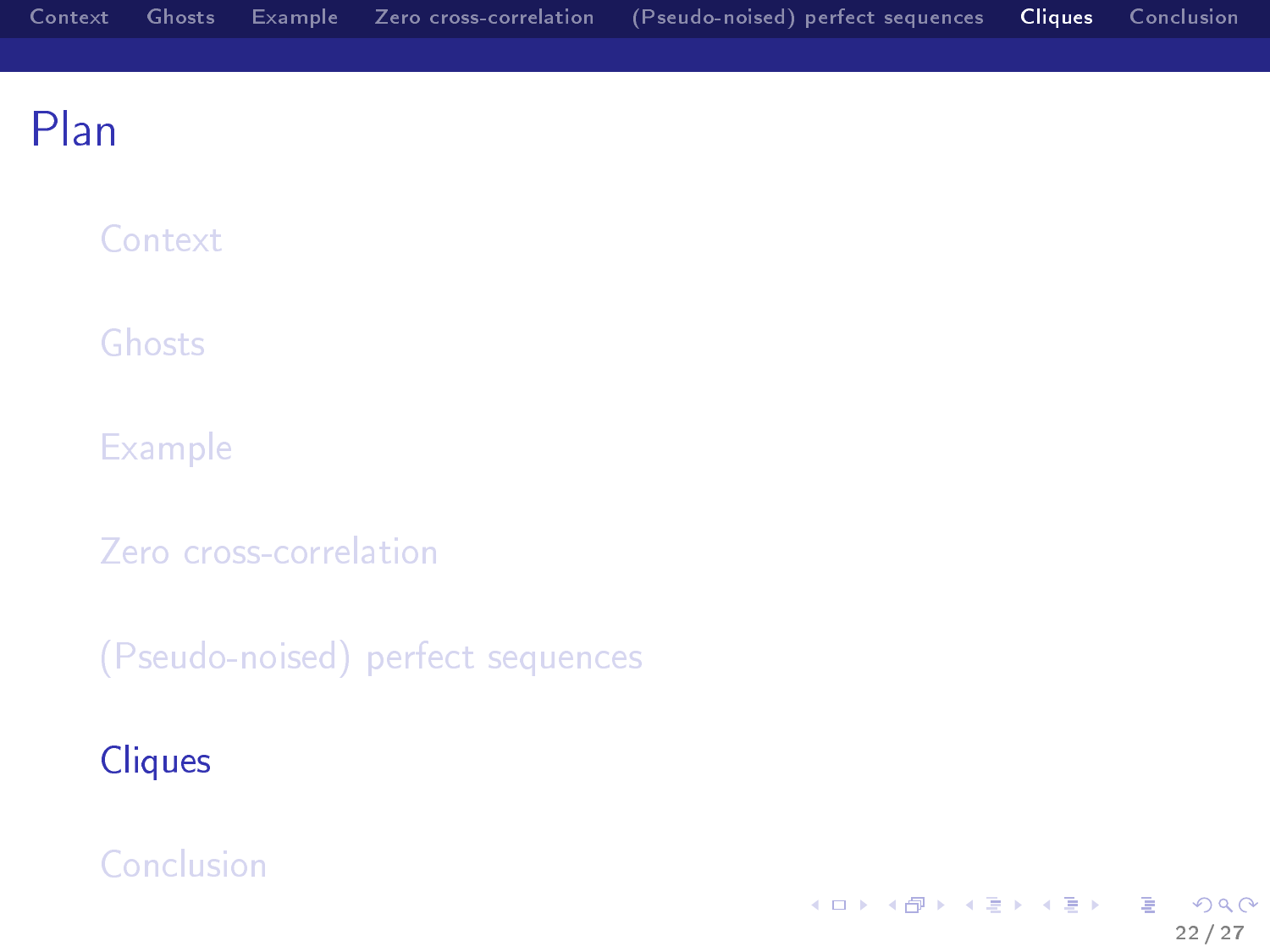### Cross-correlation of pseudo-noised perfect arrays

There is few cross-correlation patterns between pseudo-noised perfect arrays of size p On of these patterns is very interseting

|  | $7 - -7 - -7 - 7 - 7 - -7 - -7$                                                    |  |  |
|--|------------------------------------------------------------------------------------|--|--|
|  | $-7$ $7$ $-7$ $7$ $-7$ $-7$ $-7$                                                   |  |  |
|  | $-7$ $7$ $7$ $-7$ $-7$ $-7$ $-7$                                                   |  |  |
|  | $\begin{array}{ccccccccccccc} & 7 & & 7 & & 7 & & 0 & & 7 & & 7 & & 7 \end{array}$ |  |  |
|  | $-7$ $-7$ $-7$ $7$ $7$ $7$ $-7$                                                    |  |  |
|  | $7 - -7 - -7 - 7 - -7 - 7 - -7$                                                    |  |  |
|  | $-7$ $-7$ $7$ $7$ $-7$ $-7$ $7$                                                    |  |  |

Figure: Cross correlation of two  $7 \times 7$  pseudo-noised perfect arrays 'best case'

No peak at all : no false positive risk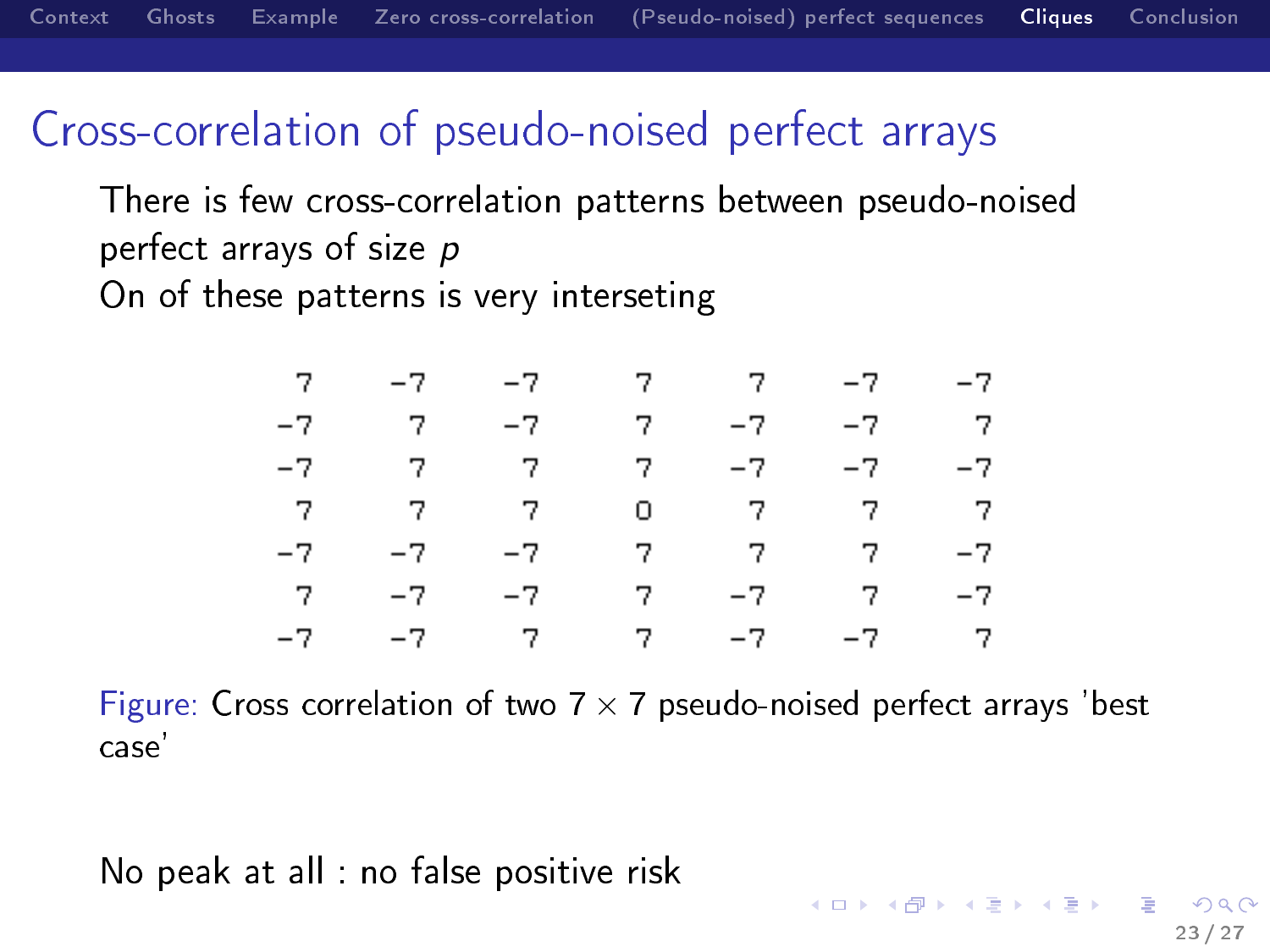# **Cliques**

Cliques are sets of pseudo-noised perfect arrays with this good cross-correlation pattern

Maximum clique size seems to be p for  $p \times p$  arrays

 $\rightarrow$  for 373  $\times$  373 pseudo-noised perfect arrays, it's possible to find sets of 373 of those arrays with this good cross-correlation pattern !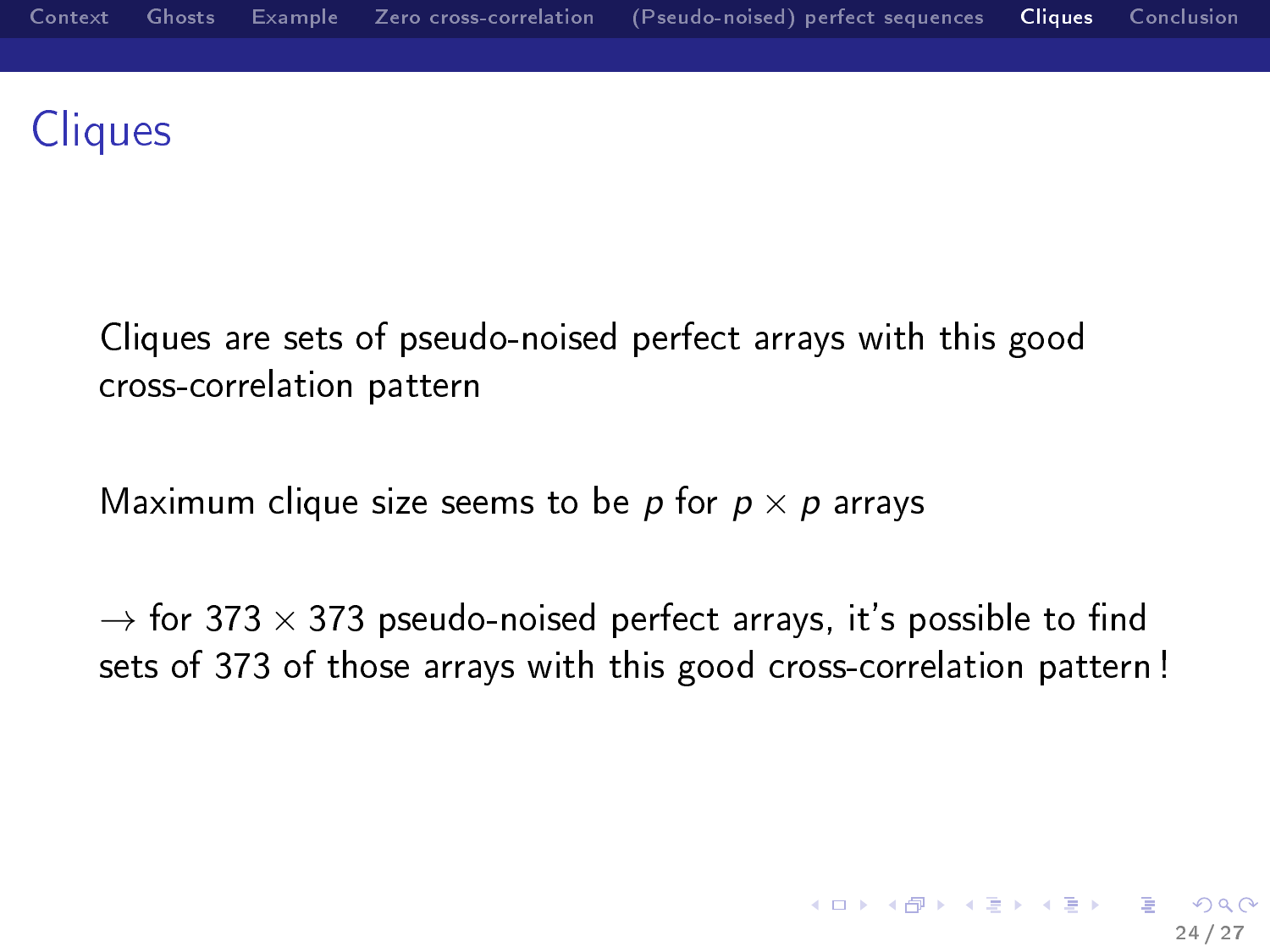<span id="page-24-0"></span>**[Context](#page-3-0)** 

[Ghosts](#page-5-0)

[Example](#page-10-0)

[Zero cross-correlation](#page-13-0)

[\(Pseudo-noised\) perfect sequences](#page-17-0)

**[Cliques](#page-21-0)** 

[Conclusion](#page-24-0)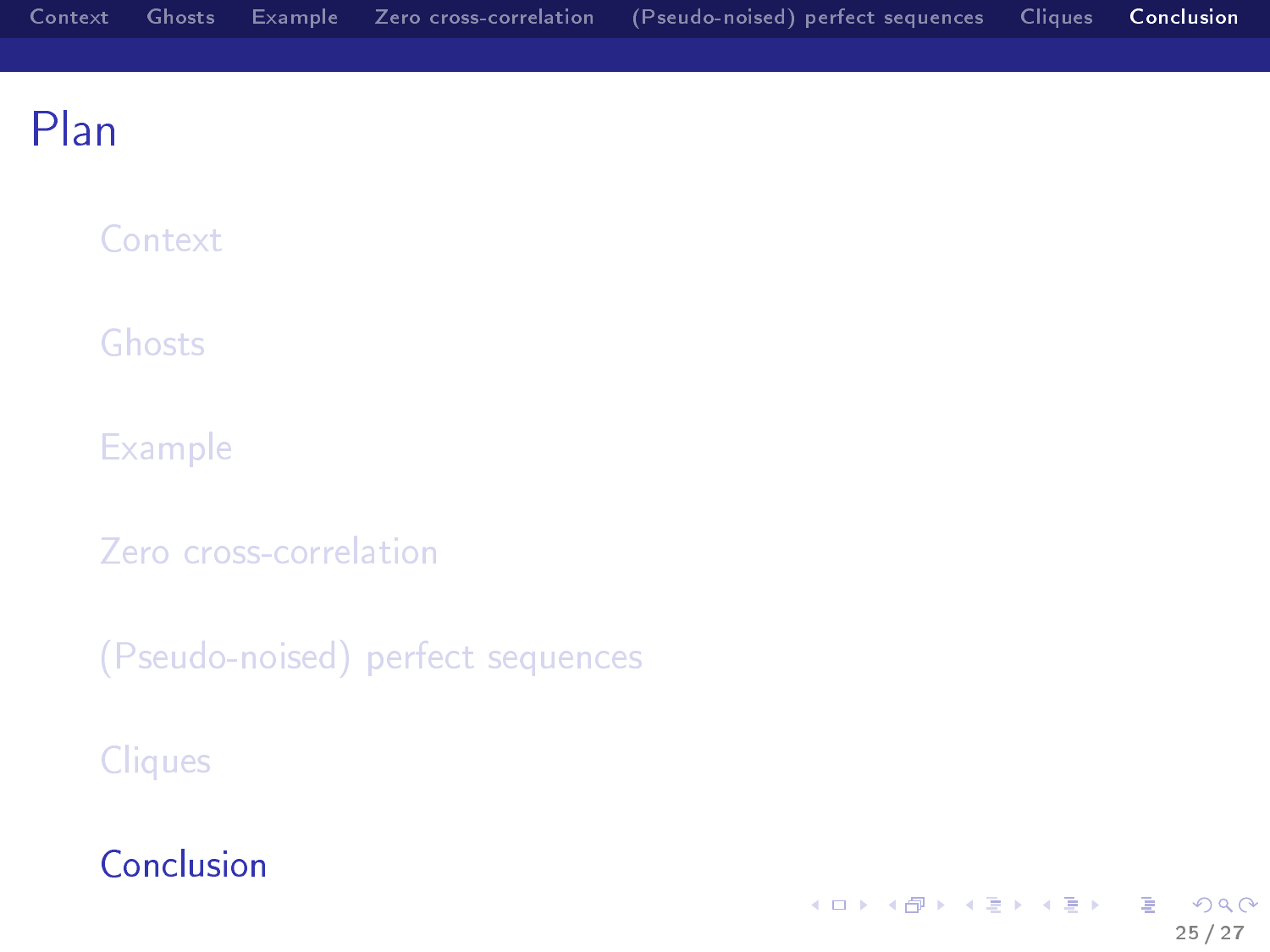# Conclusion

We achieved arrays with the two needed properties for correlation based watermarking

- ▶ Good auto-correlation : using ghosts, and pseudo-nosed perfect arrays ;
- $\blacktriangleright$  Poor cross-correlation : with cliques.

Moreover we found zero-cross correlation arrays, allowing us to mark images twice.